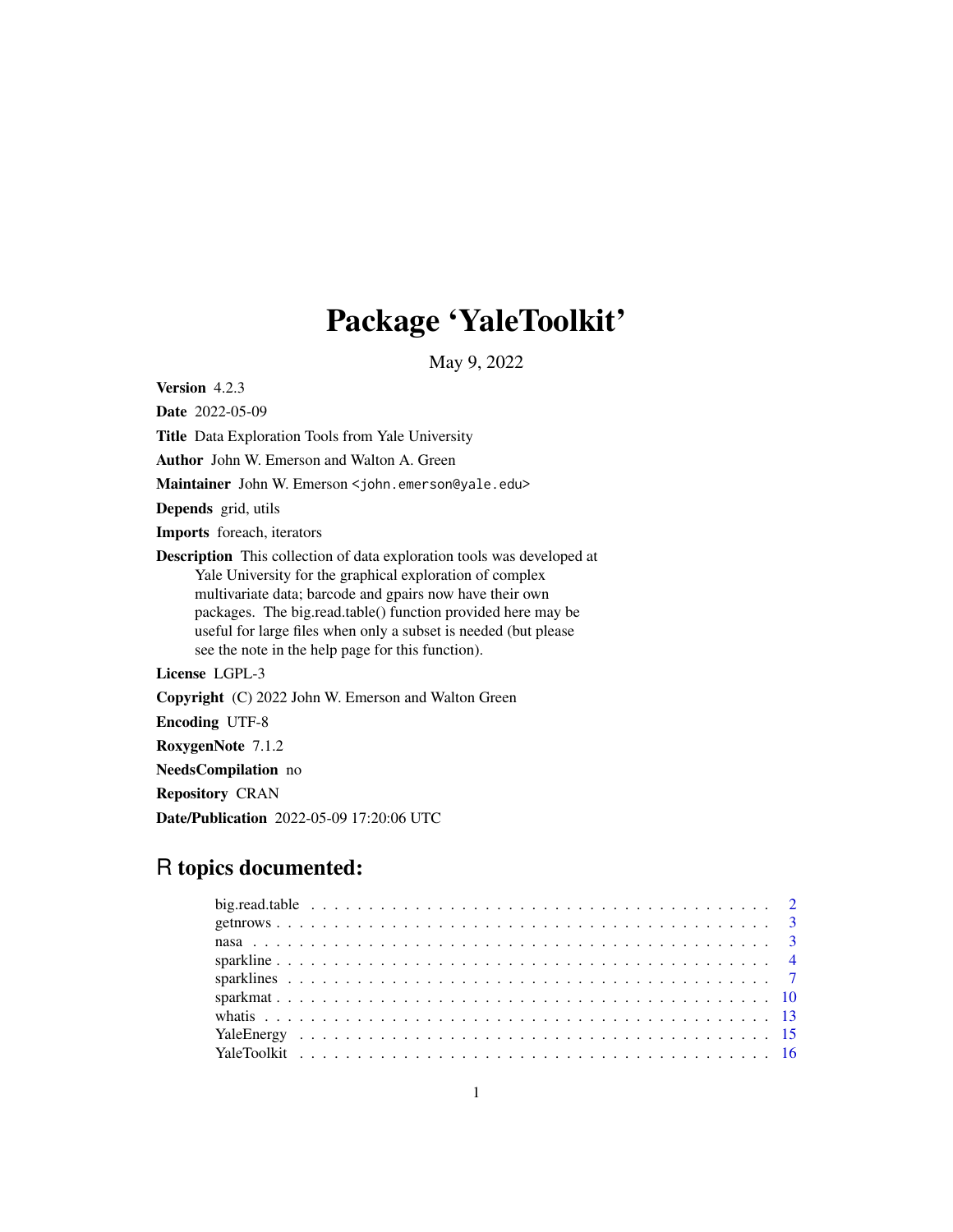#### <span id="page-1-0"></span>**Index** 2008 **[18](#page-17-0)**

big.read.table *Read in chunks from a large file with row/column filtering to obtain a reasonable-sized data.frame.*

## Description

Read in chunks from a large file with row/column filtering to obtain a reasonable-sized data.frame.

## Usage

```
big.read.table(
  file,
  nrows = 1e+05,
  sep = ","header = TRUE,
  row.names = NULL,
  cols = NULL,
  rowfilter = NULL,
  as.is = TRUE,estimate = FALSE
)
```
## Arguments

| file      | the name of the file, obviously                                                                                                                        |
|-----------|--------------------------------------------------------------------------------------------------------------------------------------------------------|
| nrows     | the chunk size; consider reducing this if there are lots of columns                                                                                    |
| sep       | by default we expect a CSV file                                                                                                                        |
| header    | is TRUE by default                                                                                                                                     |
| row.names | I really dislike row names                                                                                                                             |
| cols      | for filtering column by name or number (supporting negative indexing)                                                                                  |
| rowfilter | a function that is assumed to take a chunk as a data frame and return a smaller<br>data frame (with fewer rows), separately from the column filtering. |
| as.is     | TRUE by default                                                                                                                                        |
| estimate  | do a preliminary estimation of the work to be done, and then have a chance to<br>bail out if it looks like a bad idea                                  |

## Note

This is very much 'in development' and could be buggy. I put it here as I used some example in one of my courses, but then I needed to update the package to keep CRAN happy. So here it is. Buyer Beware. - Jay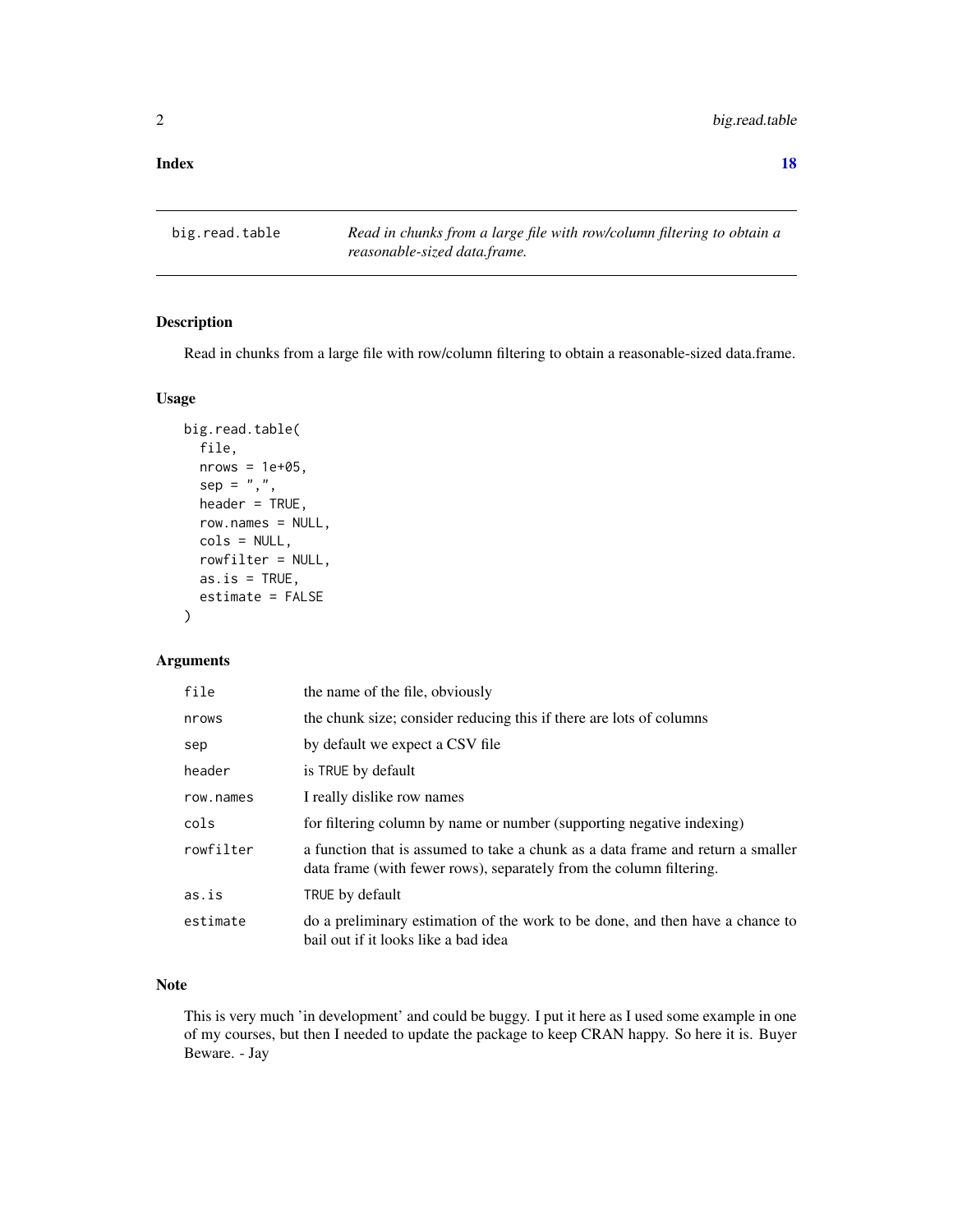#### <span id="page-2-0"></span>getnrows 3

#### Examples

```
data(CO2)
write.csv(CO2, "CO2.csv", row.names=FALSE)
x <- big.read.table("CO2.csv", nrows=10)
unlink("CO2.csv")
head(x)
```
getnrows *Get the number of rows of the file*

## Description

Use iterators to avoid the memory overhead of obtaining the number of rows of a file.

## Usage

getnrows(file, n = 10000)

## Arguments

| file | the name of a file (possible with a path)   |  |
|------|---------------------------------------------|--|
| n    | the size of the chunks used by the iterator |  |

## Value

an integer

## Examples

```
data(CO2)
write.csv(CO2, "CO2.csv", row.names=FALSE)
getnrows("CO2.csv")
unlink("CO2.csv")
```
nasa *Pressure and High Cloud Cover Spatially Distributed Time Series*

## Description

Six years of monthly pressure and high cloud cover measurements over a regular grid of the Americas, from NASA's poster competition at the 2006 Joint Statistical Meeting (JSM).

## Usage

data(nasa)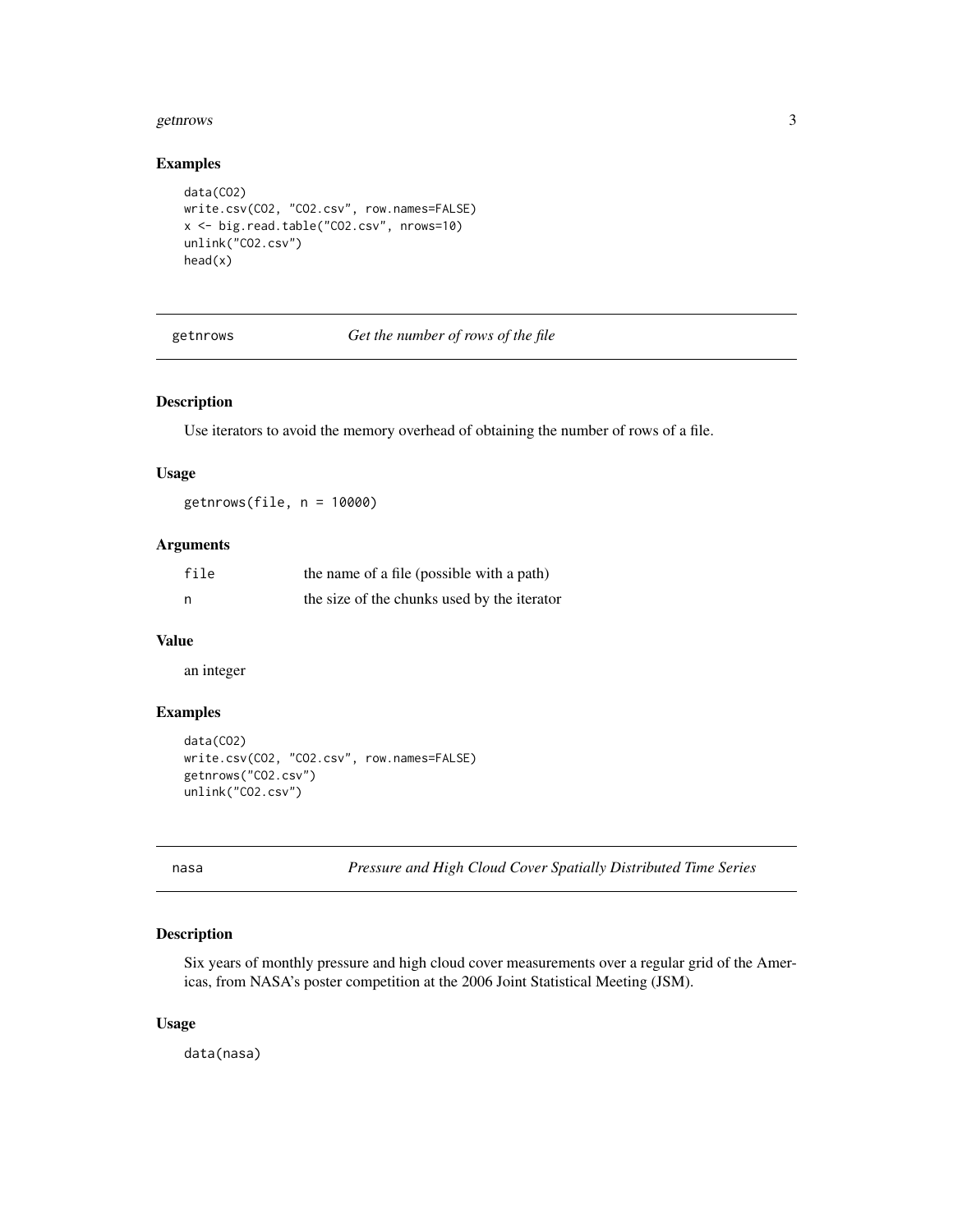#### <span id="page-3-0"></span>Format

This NASA data set is stored as a list of 3 components: data (containing the pressure and high cloud cover measurements), elev (the elevation data), and coast (the coastline data). To see the structure, type str(nasa), and see Details and Source for more information, below.

#### Details

The data are a subset of some geographic and atmospheric measurements on a coarse 24 by 24 grid covering Central America. The variables included are elevation, air pressure, and high cloud cover. With the exception of elevation, the variables are monthly averages, with observations for Jan., 1995 to Dec., 2000. These data were obtained from the NASA Langley Research Center Atmospheric Sciences Data Center.

## Source

NASA Langley Research Center Atmospheric Sciences Data Center, with permission. The JSM poster competition was announced at:

http://www.amstat-online.org/sections/graphics/dataexpo/2006.php

#### Examples

# See sparkmat().

<span id="page-3-1"></span>sparkline *Draws a sparkline*

#### Description

Draws a times series or 'sparkline' in a compact iconic fashion suitable for inclusion in more complex graphics or text.

#### Usage

```
sparkline(s, times = NULL, ylim = NULL, buffer = unit(0, "lines"),margins = NULL, IQR = NULL, yaxis = FALSE, xaxis = FALSE,
         ptopts = list(points = NULL, labels = NULL, labels.ch = NULL,
         gp = NULL, just = NULL, pch = NULL), margin.pars = NULL,
         buffer.pars = NULL, frame.pars = NULL, line.pars = gpar(lwd = 1),
         main = NULL, sub = NULL, xlab = NULL, ylab = NULL, new = TRUE)
```

| s     | a vector or time series (class "ts" or "zoo") giving the data to be plotted. If s<br>is a time series, the start, end, and frequency found in attributes(s) \$tsp<br>are automatically converted into an argument to times. |
|-------|-----------------------------------------------------------------------------------------------------------------------------------------------------------------------------------------------------------------------------|
| times | the times at which to plot the data; if NULL (the default), equal spacing is as-<br>sumed, equivalent to setting $times = 1$ : length $(s)$ .                                                                               |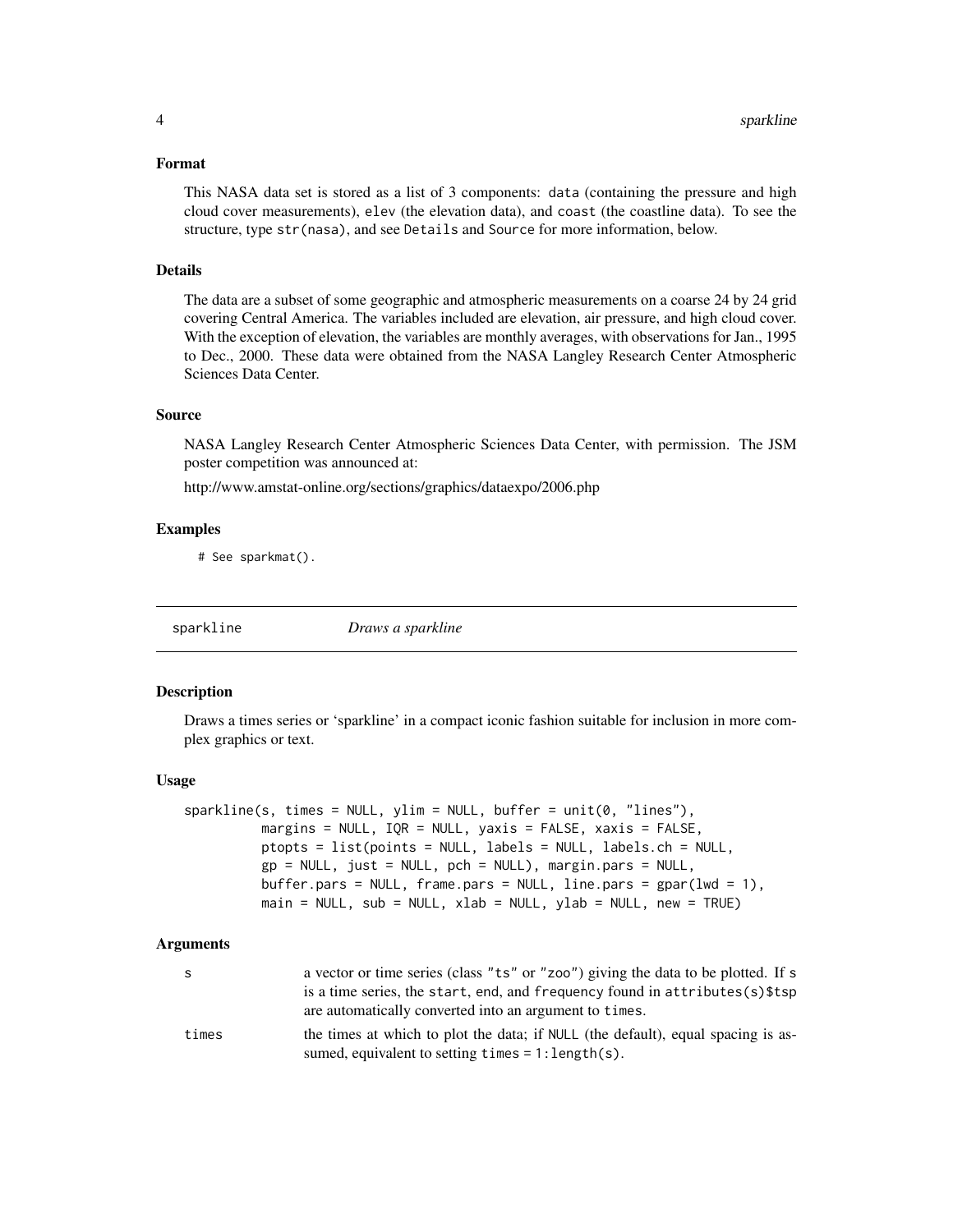#### <span id="page-4-0"></span>sparkline 5

| ylim        | the maximum and minimum value on the y-axis; if NULL, defaults to the actual<br>maximum and minimum of the data.                                                                                                                                                                                                                                           |
|-------------|------------------------------------------------------------------------------------------------------------------------------------------------------------------------------------------------------------------------------------------------------------------------------------------------------------------------------------------------------------|
| buffer      | a buffer above the maximum and below the minimum values attained by the<br>sparkline. Defaults to unit(0, 'lines').                                                                                                                                                                                                                                        |
| margins     | margins around the sparkline-plus-buffer area. NULL (the default) provides no<br>margins; the value passed must be a 4-vector of units giving the bottom, left, top<br>and right margins in that order.                                                                                                                                                    |
| IQR         | a list of graphics parameters to shade or otherwise delineate the interquartile<br>range of the sparkline. NULL (the default), does not show the IQR. See Details<br>for more information.                                                                                                                                                                 |
| yaxis       | draws a vertical axis if TRUE; defaults to FALSE in which case no axis is drawn.                                                                                                                                                                                                                                                                           |
| xaxis       | 'interior' draws a horizontal axis inside the plotting frame; 'exterior' out-<br>side the plotting frame (in the margins); defaults to FALSE, in which case no axis<br>is drawn.                                                                                                                                                                           |
| ptopts      | a list of graphics parameters describing the points on the sparkline that are plot-<br>ted and labelled. In particular the first and last or minimum and maximum points<br>are labeled if ptopts\$labels is 'first.last' or 'min.max'. In addition to<br>labels, other relevant parameters from gpar should be valid. See Details for<br>more information. |
| margin.pars | a list of graphics parameters describing the margin area. See Details for more<br>information.                                                                                                                                                                                                                                                             |
| buffer.pars | a list of graphics parameters describing the buffer area. See Details for more<br>information.                                                                                                                                                                                                                                                             |
| frame.pars  | a list of graphics parameters describing the exact area taken up by the plotted<br>sparkline. See Details for more information.                                                                                                                                                                                                                            |
| line.pars   | a list of graphics parameters describing the sparkline. See Details for more<br>information.                                                                                                                                                                                                                                                               |
| main        | a main title, above the sparkline.                                                                                                                                                                                                                                                                                                                         |
| sub         | a subtitle, to the right of the sparkline.                                                                                                                                                                                                                                                                                                                 |
| xlab        | a string to label the x-axis.                                                                                                                                                                                                                                                                                                                              |
| ylab        | a string to label the y-axis.                                                                                                                                                                                                                                                                                                                              |
| new         | defaults to TRUE, which creates a new, empty page; otherwise adds the sparkline<br>to an existing plot.                                                                                                                                                                                                                                                    |

## Details

In all the cases where a list of graphics parameters is needed, the valid parameter names are the same as would be valid when passed to [gpar](#page-0-0) in the appropriate call. That is, passing  $list(fill =$ 'blue', col = 'red') to margin gives a margin that is blue with a red border; but adding fontface = 'bold' will have no effect, just as it would have no effect in a call to grid.rect(). In particular, note that ptopts takes the following non-standard parameters: labels, a vector indexing the points to label or the string 'min.max' or 'first.last'; labels.ch, a vector of strings giving the labels; and points, a vector indexing the points at which points should be plotted. Passing 'min.max' or 'first.last' to ptopts\$labels overrides any values of ptopts\$labels.ch.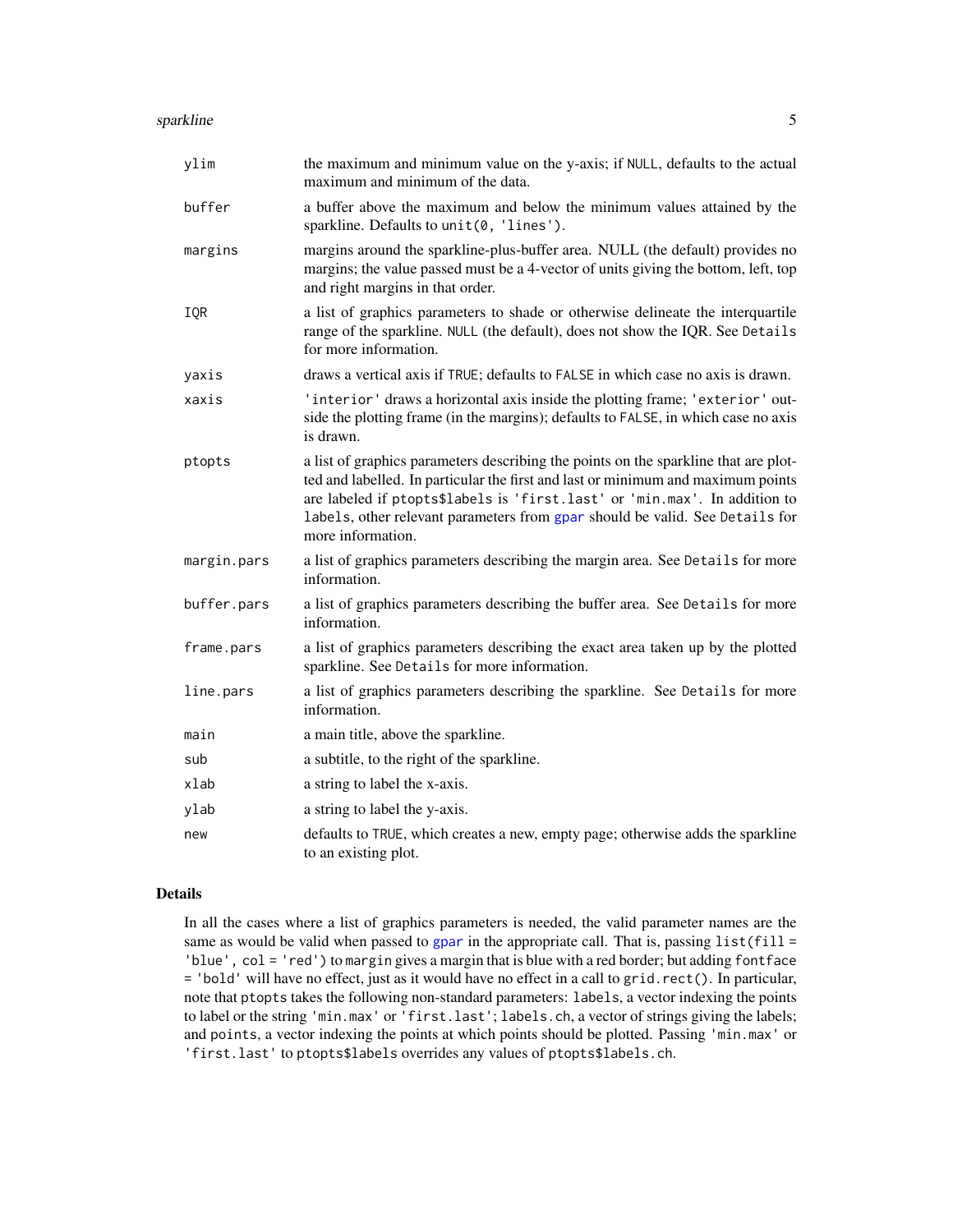#### <span id="page-5-0"></span>Note

This is primarily intended to be called by other functions (sparklines() and sparkmat()), but it can also be used as an alternative to ts.plot(). Thanks to Gabor Grothendieck for suggesting the generalization that provides support of "zoo" objects.

#### Author(s)

John W. Emerson, Walton Green

### References

Tufte, E. R. (2006) /it Beautiful Evidence Cheshire, Connecticut: Graphics Press.

#### See Also

[ts.plot](#page-0-0), [sparklines](#page-6-1), [sparkmat](#page-9-1)

## Examples

```
### sparkline examples
data(nhtemp)
## The default behaviour of sparkline
sparkline(nhtemp)
## Creating stand-alone plots
sparkline(rnorm(10),
               buffer = unit(1, "lines"),ptopts = 'first.last',
               margins = unit(c(1,1,1,1), 'inches'),yaxis = TRUE, xaxis=TRUE,
               IQR = gpar(fill = 'grey', col = 'grey'),main = "Ten Random Standard Normal Numbers",
                sub = '...plotted here')
data(YaleEnergy)
y <- YaleEnergy[YaleEnergy$name==YaleEnergy$name[2],]
sparkline(y$ELSQFT, times=y$year+y$month/12,
          xaxis=TRUE, yaxis=TRUE, main="Branford College Electrical Consumption",
          buffer = unit(1, "lines"), margins = unit(c(1, 1, 1, 1), 'inches'))sparkline(Nile,
                buffer = unit(1, "lines"),ptopts = list(labels = 'min.max'),
                margin.parse = gpar(fill = 'lightblue'),buffer.parse = gpar(fill = 'lightgreen'),frame.parse = gpar(fill = 'lightyellow'),yaxis = TRUE, xaxis=TRUE,
                IQR = gpar(fill = 'grey', col = 'grey'),
```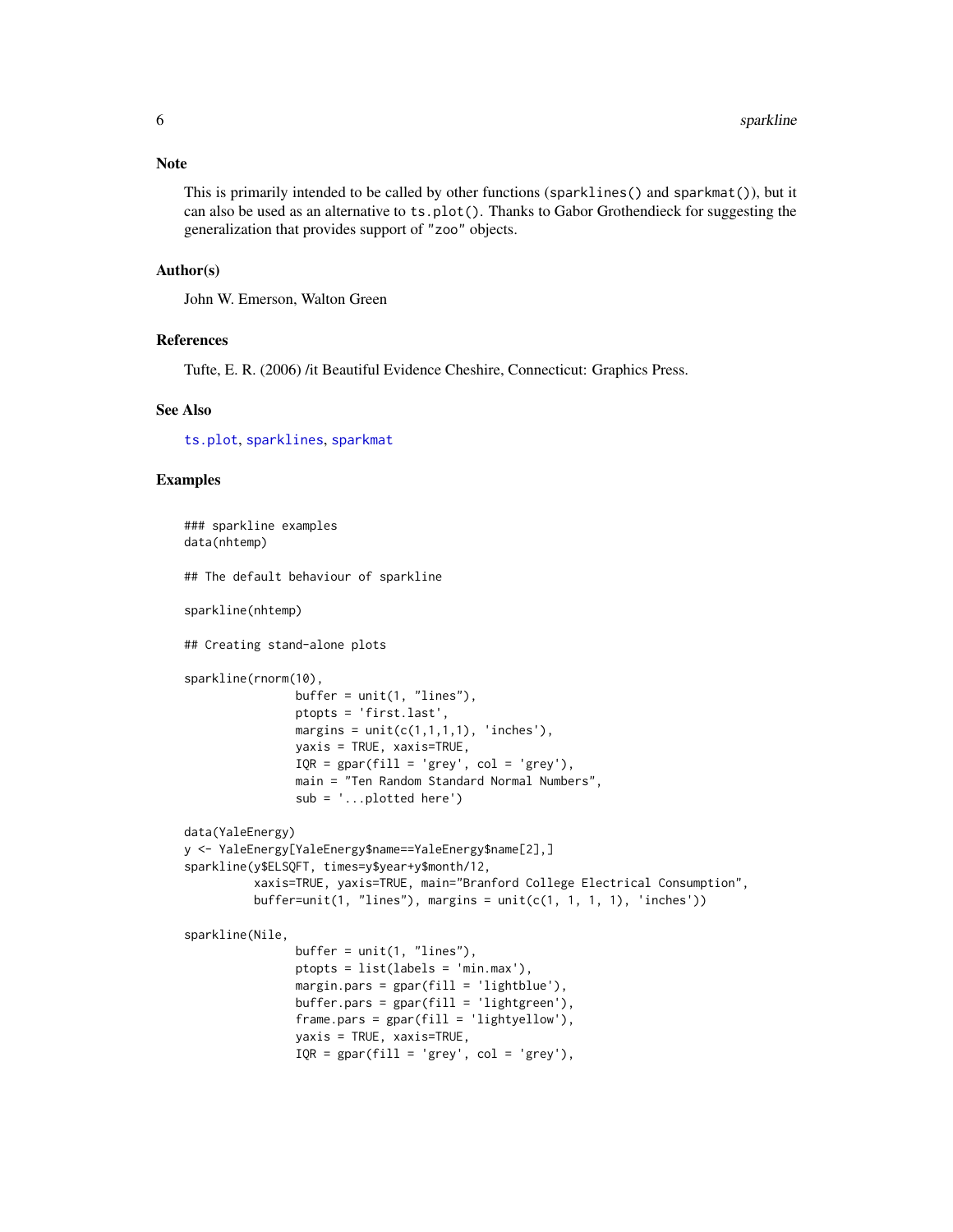#### <span id="page-6-0"></span>sparklines 7

```
main="Nile Discharge between 1871 and 1970",
                sub='In what units?')
## Adding a sparkline to an existing plot
grid.newpage()
pushViewport(viewport(w = 0.8, h = 0.8))
sparkline(rnorm(10),
                buffer = unit(1, "lines"),margins = unit(c(4,4,4,4),'points'),ptopts = list(labels = 'min.max'),
                margin.pars = gpar(fill = 'lightblue'),
                buffer.pars = gpar(fill = 'lightgreen'),frame.pars = gpar(fill = 'lightyellow'),
                yaxis = TRUE, xaxis=TRUE,
               IQR = gpar(fill = 'grey', col = 'grey'),main="Title (plotted OUTSIDE the viewport)", new = FALSE)
popViewport()
```
<span id="page-6-1"></span>sparklines *Draws a panel of vertically stacked sparklines*

#### Description

Draws a panel of vertically stacked, aligned sparklines, or time series.

#### Usage

```
sparklines(ss, times = NULL, overlap = FALSE, yscale = NULL,
           buffer = unit(0, "lines"), buffer.pars = NULL, IQR = NULL,
           ptopts = NULL, yaxis = TRUE, xaxis = "exterior",
           labeled.points = NULL, point.labels = NULL,
           label.just = c(1.2, 0.5), frame.pars = NULL,
           line.pars = gpar(lwd = 1),
           outer.margin = unit(c(5, 4, 4, 2), "lines"),
           outer.margin.pars = NULL, main = NULL, sub = NULL,
           xlab = NULL, ylab = NULL, lcol = NULL, new = TRUE)
```

| SS      | a data frame whose columns give the time series to be plotted                                                                                                                                                                                |
|---------|----------------------------------------------------------------------------------------------------------------------------------------------------------------------------------------------------------------------------------------------|
| overlap | FALSE for stacked sparklines; TRUE for all plotted on the same y-axis.                                                                                                                                                                       |
| times   | the times at which to plot the data; if NULL (the default), equal spacing is as-<br>sumed. All the sparklines must share the same times argument. If unaligned<br>time series must be plotted, multiple calls to sparklines () are required. |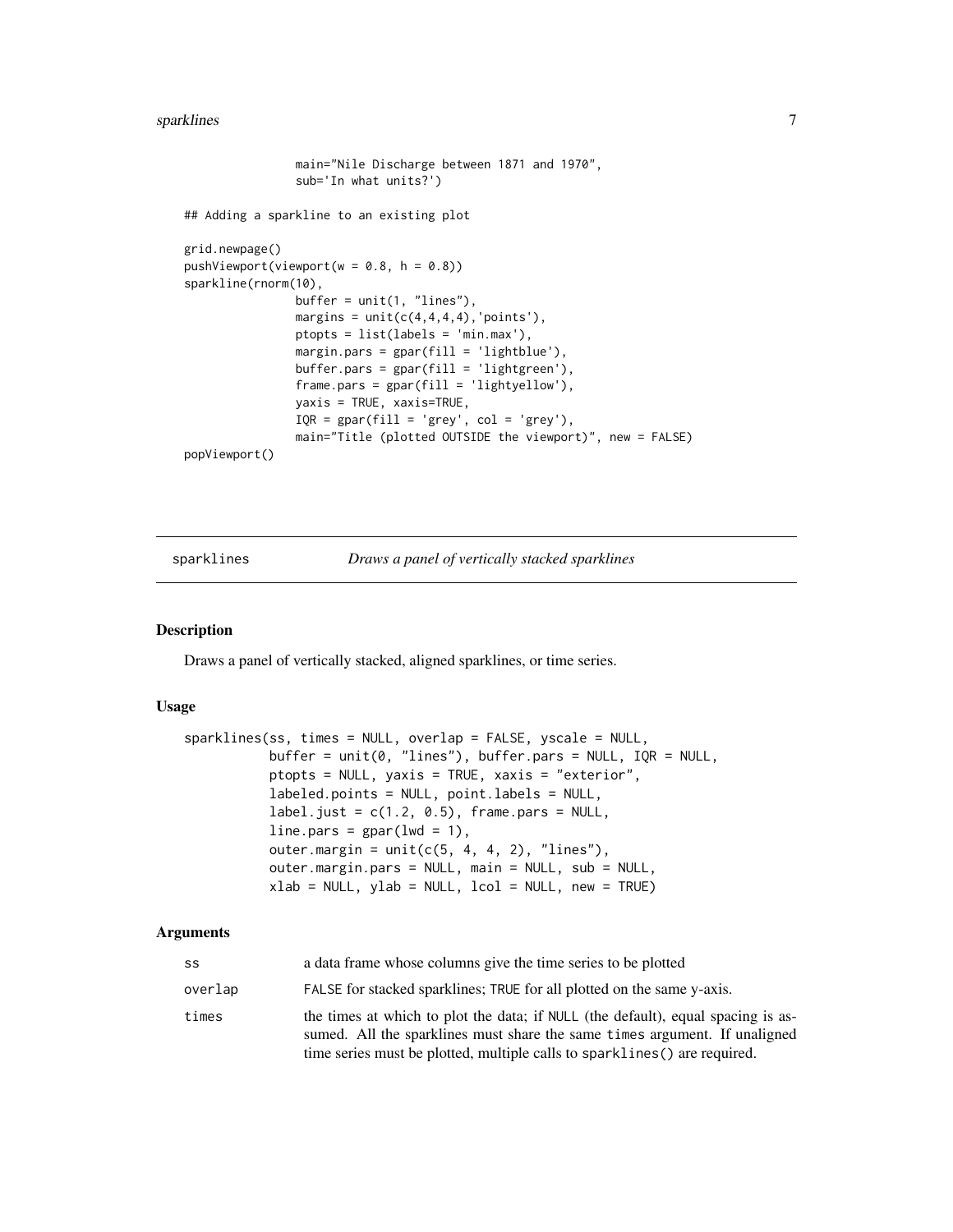<span id="page-7-0"></span>

| yscale            | either a vector of length 2 giving the y-limits for all sparklines, or a list having<br>the same length as the number of columns in ss (each component of which is a<br>2-vector giving the associated sparkline scales). Defaults to NULL, in which case<br>the scales for each sparkline are set to the sparkline's minimum and maximum<br>values. |  |
|-------------------|------------------------------------------------------------------------------------------------------------------------------------------------------------------------------------------------------------------------------------------------------------------------------------------------------------------------------------------------------|--|
| buffer            | a buffer above the maximum and below the minimum values attained by the<br>sparkline. Defaults to unit(0, 'lines').                                                                                                                                                                                                                                  |  |
| buffer.pars       | a list of graphics parameters describing the buffer area. See Details for more<br>information.                                                                                                                                                                                                                                                       |  |
| IQR               | a list of graphics parameters to shade or otherwise delineate the interquartile<br>range of the sparkline. Defaults to NULL, in which case the IQR is not shown.<br>See Details for more information.                                                                                                                                                |  |
| ptopts            | a list of graphics parameters describing the points on the sparkline that are plot-<br>ted and labelled. In particular the first and last or minimum and maximum points<br>are labeled if ptopts\\$labels is 'first.last' or 'min.max'.                                                                                                              |  |
| yaxis             | draws a vertical axis if TRUE; defaults to FALSE, in which case no axis is drawn.                                                                                                                                                                                                                                                                    |  |
| xaxis             | 'interior' draws horizontal axes inside the plotting frame (for each sparkline);<br>'exterior' draws the common axis for all the sparklines outside the plotting<br>frame; defaults to FALSE (no axis).                                                                                                                                              |  |
|                   | labeled.points not implemented. See ptopts.                                                                                                                                                                                                                                                                                                          |  |
| point.labels      | not implemented. See ptopts.                                                                                                                                                                                                                                                                                                                         |  |
| label.just        | not implemented. See ptopts.                                                                                                                                                                                                                                                                                                                         |  |
| frame.pars        | a list of graphics parameters describing the exact area taken up by the plotted<br>sparkline. See Details for more information.                                                                                                                                                                                                                      |  |
| line.pars         | a list of graphics parameters describing the sparkline. See Details for more<br>information.                                                                                                                                                                                                                                                         |  |
| outer.margin      | a vector of 4 units (bottom, left, top, right) giving the outer margin sizes in<br>order (around the entire panel of sparklines). Defaults to $unit(c(0,0,0,0),$<br>'lines').                                                                                                                                                                        |  |
| outer.margin.pars |                                                                                                                                                                                                                                                                                                                                                      |  |
|                   | a list of graphics parameters describing the outer margin. See Details for more<br>information.                                                                                                                                                                                                                                                      |  |
| main              | a main title, above the stack of sparklines.                                                                                                                                                                                                                                                                                                         |  |
| sub               | a character vector the length of length(ss) providing titles for the individual<br>sparklines, printed to the right of the sparklines.                                                                                                                                                                                                               |  |
| xlab              | a string providing the label for the common x-axis or (probably a useless fea-<br>ture) a character vector the length of length(ss) providing x-axis labels for the<br>individual sparklines.                                                                                                                                                        |  |
| ylab              | a character vector the length of length(ss) providing y-axis labels for the in-<br>dividual sparklines.                                                                                                                                                                                                                                              |  |
| lcol              | a vector of colors the same length as the number of columns in ss to color the<br>line. As in base graphics, can be either a vector of strings giving the color names,<br>a numeric vector referring to the current pallette, or the output of functions like<br>hsv or rgb                                                                          |  |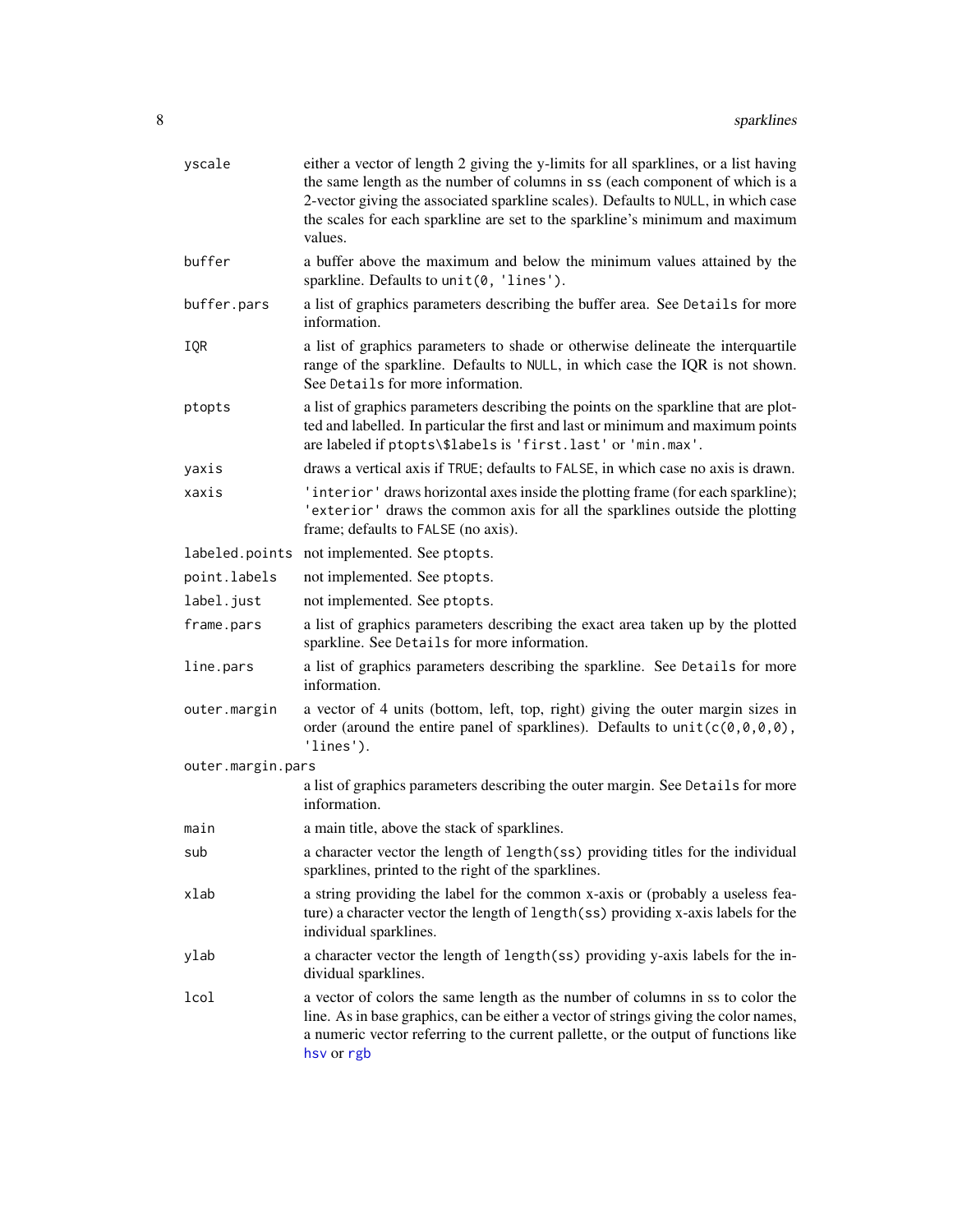#### <span id="page-8-0"></span>sparklines **9**

new defaults to TRUE, which creates a new, empty page; otherwise adds the sparkline to the existing plot.

## Details

In all the cases where a list of graphics parameters is needed, the valid parameter names are the same as would be valid when passed to [gpar](#page-0-0) in the appropriate call. That is, passing  $list(fill =$ 'blue', col = 'red') to margin gives a margin that is blue with a red border; but adding fontface = 'bold' will have no effect, just as it would have no effect in a call to [grid.rect](#page-0-0).

## Note

We do not support non-aligned time series plots such as ts.plot(airmiles, Nile, nhtemp).

#### Author(s)

John W. Emerson, Walton Green

#### References

Tufte, E. R. (2006) *Beautiful Evidence* Cheshire, Connecticut: Graphics Press.

## See Also

[ts.plot](#page-0-0), [sparkline](#page-3-1), [sparkmat](#page-9-1)

## Examples

```
### sparkline examples
data(beaver1)
## The default behaviour of sparklines
sparklines(beaver1)
sparklines(beaver1,
           outer.margin = unit(c(2,4,4,5), 'lines'),outer.margin.pars = gpar(fill = 'lightblue'),
           buffer = unit(1, "lines"),frame.parse = gpar(fill = 'lightyellow'),
           buffer.pars = gpar(fill = 'lightgreen'),
           yaxis = TRUE, xaxis=FALSE,
           IQR = gpar(fill = 'grey', col = 'grey'),main = 'Beaver 1')
data(YaleEnergy)
y <- YaleEnergy[YaleEnergy$name==YaleEnergy$name[2],]
sparklines(y[,c("ELSQFT", "STEAM")], times=y$year+y$month/12,
          main="Branford Electric and Steam Consumption")
```
## Adding a pair of sparklines to an existing plot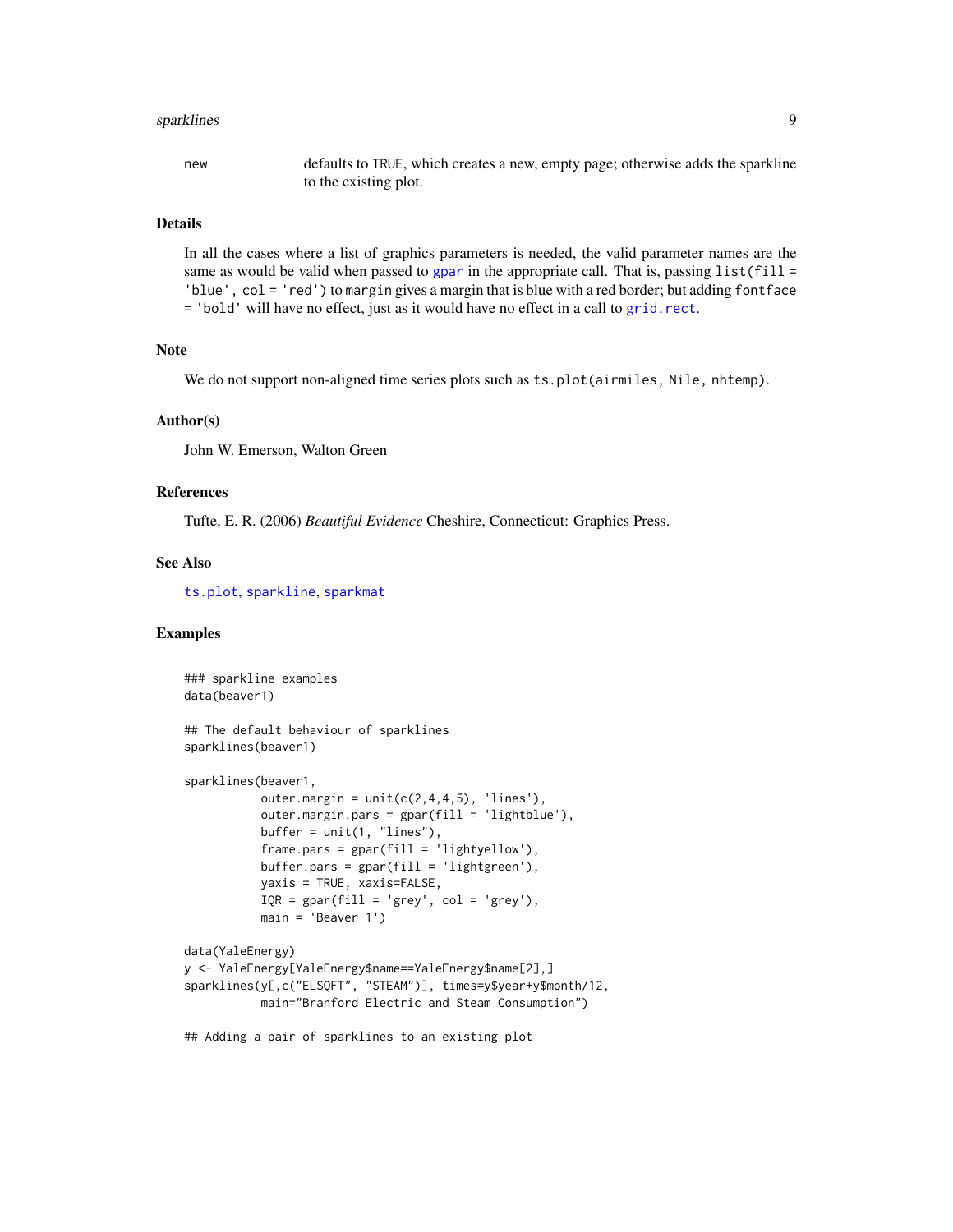```
grid.newpage()
pushViewport(viewport(w = 0.8, h = 0.8))
sparklines(data.frame(x = rnorm(10), y = rnorm(10, mean=5)), new = FALSE)
popViewport()
grid.newpage()
pushViewport(viewport(w = 0.8, h = 0.8))sparklines(data, frame(x = norm(10), y = norm(10, mean=2)),buffer = unit(1, "lines"),frame.parse = gpar(fill = 'lightyellow'),yaxis = TRUE, xaxis=FALSE,
                IQR = gpar(fill = 'grey', col = 'grey'), new = FALSE)popViewport()
```
#### <span id="page-9-1"></span>sparkmat *Draws a sparkmat*

## Description

Draws multiple time series (or sparklines) at given locations.

## Usage

```
sparkmat(x, locus = NULL, w = NULL, h = NULL, local = NULL,yscales = NULL, tile.shading = NULL,
         tile.margin = unit(c(0, 0, 0, 0), 'points''),
        tile.pars = NULL, just = c("right", "top"),
         new = TRUE, ...
```

| X            | a list of data frames, all with the same dimensions, one for each panel of verti-<br>cally aligned sparklines.                                                                                                                                                                                                                                                |
|--------------|---------------------------------------------------------------------------------------------------------------------------------------------------------------------------------------------------------------------------------------------------------------------------------------------------------------------------------------------------------------|
| locs         | a data frame with x-coordinates in the first variable and y-coordinates in the<br>second variable, giving locations of each of the $length(x)$ sparkline panels.                                                                                                                                                                                              |
| W            | vector of unit widths (or native widths if not specified as units).                                                                                                                                                                                                                                                                                           |
| h            | vector of unit heights (or native heights if not specified as units).                                                                                                                                                                                                                                                                                         |
| lcol         | vector of $ncol(x[[1]])$ line colors, one for each sparkline in each panel.                                                                                                                                                                                                                                                                                   |
| yscales      | either a vector of length 2 giving the y-limits for all sparklines, or a list having<br>the same length as the number of columns in ss (each component of which is a<br>2-vector giving scales for the individual sparklines). Defaults to NULL, in which<br>case the scales for each sparkline are set to its minimum and maximum value<br>within the panel. |
| tile.shading | vector of background shadings for the panels.                                                                                                                                                                                                                                                                                                                 |

<span id="page-9-0"></span>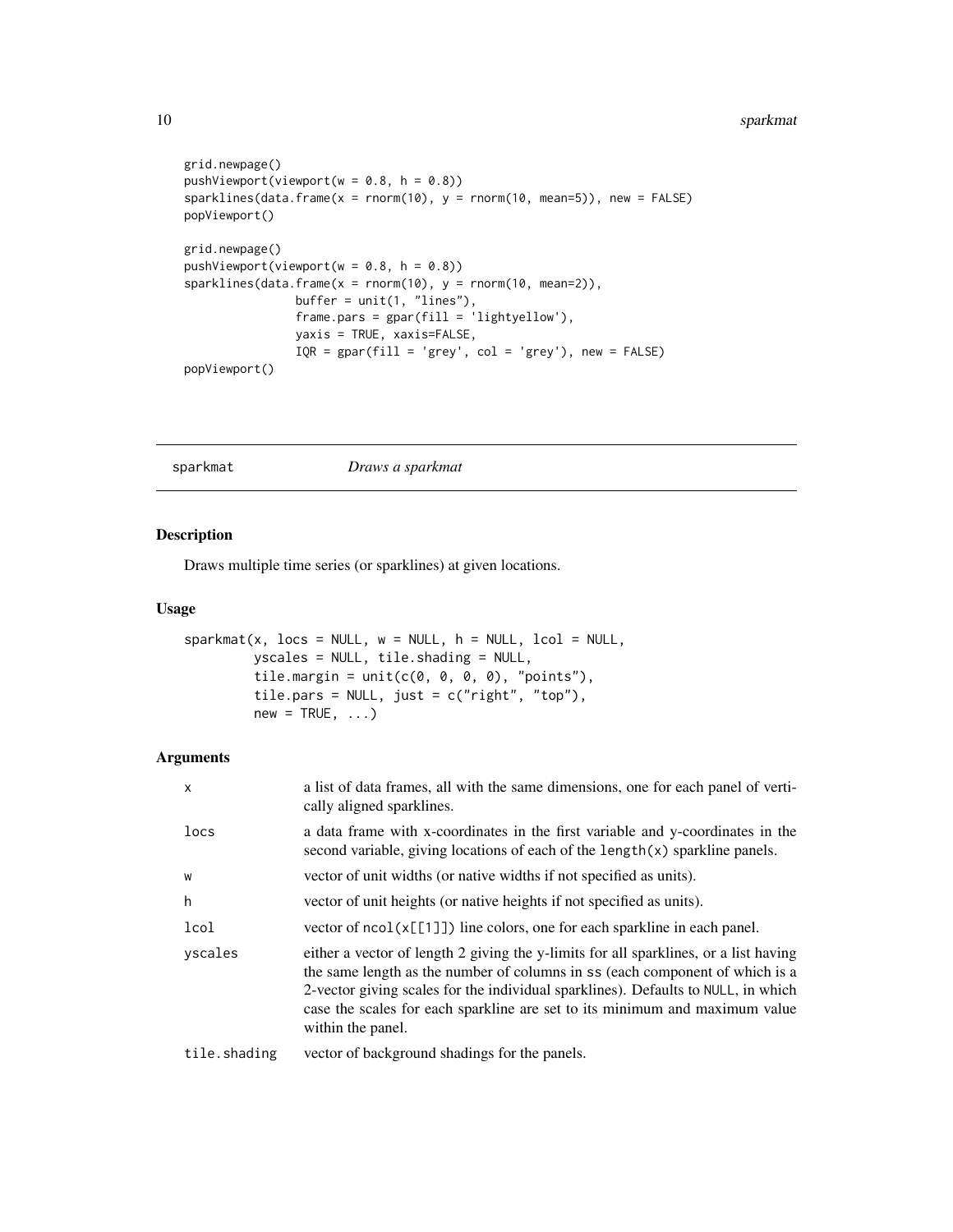#### <span id="page-10-0"></span>sparkmat the state of the state of the state of the state of the state of the state of the state of the state of the state of the state of the state of the state of the state of the state of the state of the state of the s

| tile.margin | an outer margin around each tile (panel of sparklines). A 4-vector of units<br>giving the bottom, left, top and right margins; defaults to unit( $c(0,0,0,0)$ ,<br>'points'). |
|-------------|-------------------------------------------------------------------------------------------------------------------------------------------------------------------------------|
| tile.pars   | a list of graphics parameters describing the buffer area. See Details for more<br>information.                                                                                |
| just        | default is c("right", "top"); controls the justification of the sparklines rela-<br>tive to the provided location coordinates.                                                |
| new         | defaults to TRUE, which creates a new, empty page; otherwise adds the sparkline<br>to the existing plot.                                                                      |
| $\cdot$     | for arguments to be passed through to sparklines().                                                                                                                           |

#### Details

In all the cases where a list of graphics parameters is needed, the valid parameter names are the same as would be valid when passed to [gpar](#page-0-0) in the appropriate call. That is, passing  $list(fill =$ 'blue', col = 'red') to margin gives a margin that is blue with a red border; but adding fontface = 'bold' will have no effect, just as it would have no effect in a call to grid.rect().

## Author(s)

John W. Emerson, Walton Green

#### References

Tufte, E. R. (2006) *Beautiful Evidence* Cheshire, Connecticut: Graphics Press.

#### See Also

[ts.plot](#page-0-0), [sparkline](#page-3-1), [sparklines](#page-6-1)

## Examples

```
# An example with a time series of energy consumption at Yale colleges.
data(YaleEnergy)
y <- YaleEnergy
# Need list of 12 data frames, each with one time series.
z <- list(data.frame(y[y$name==y$name[1],"ELSQFT"]),
          data.frame(y[y$name==y$name[2],"ELSQFT"]),
          data.frame(y[y$name==y$name[3],"ELSQFT"]),
          data.frame(y[y$name==y$name[4],"ELSQFT"]),
          data.frame(y[y$name==y$name[5],"ELSQFT"]),
          data.frame(y[y$name==y$name[6],"ELSQFT"]),
          data.frame(y[y$name==y$name[7],"ELSQFT"]),
          data.frame(y[y$name==y$name[8],"ELSQFT"]),
          data.frame(y[y$name==y$name[9],"ELSQFT"]),
          data.frame(y[y$name==y$name[10],"ELSQFT"]),
          data.frame(y[y$name==y$name[11],"ELSQFT"]),
```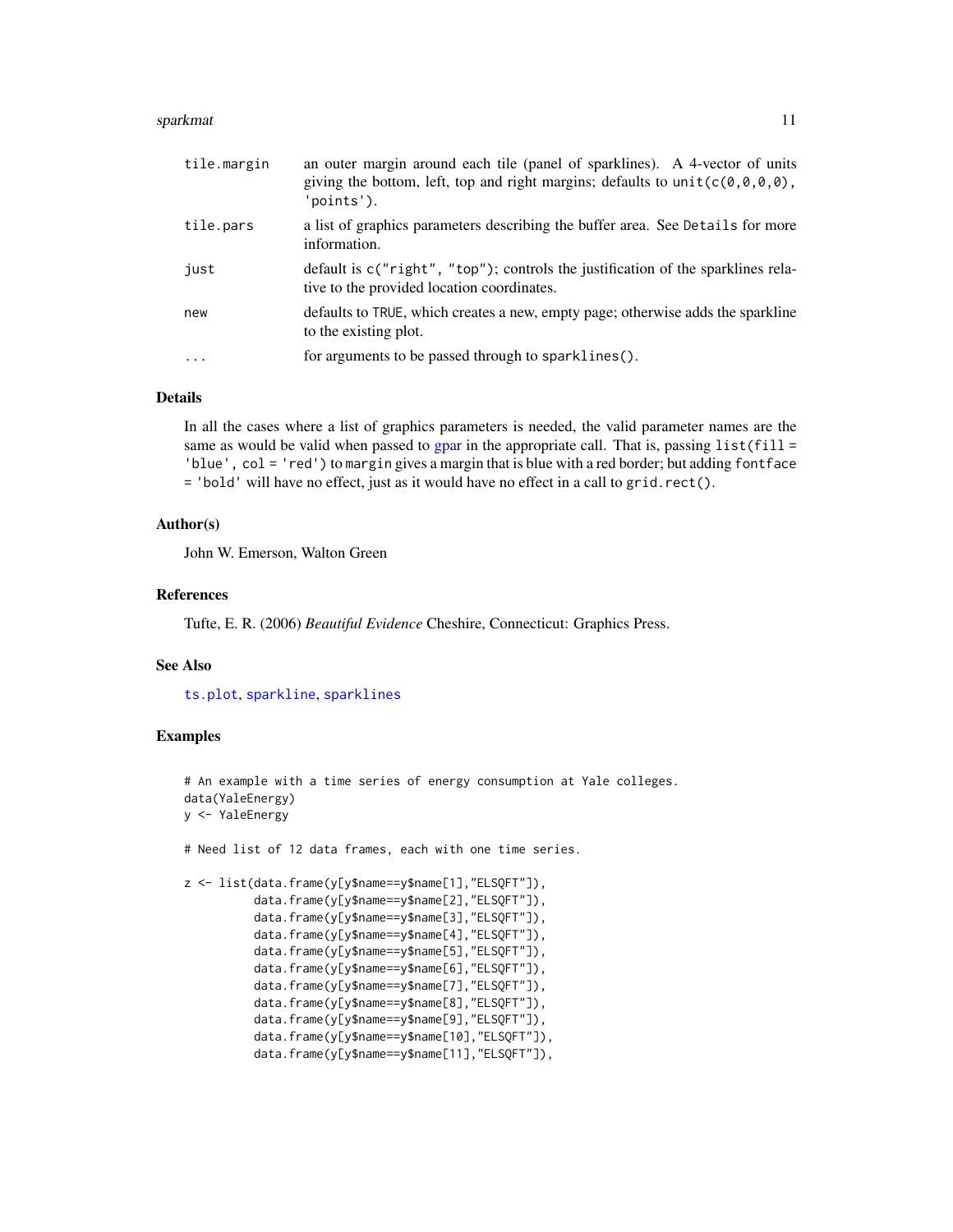```
data.frame(y[y$name==y$name[12],"ELSQFT"]))
sparkmat(z, locs=data.frame(y$lon, y$lat), new=TRUE,
         w=0.002, h=0.0002, just=c("left", "top"))
grid.text(y[1:12,1], unit(y$lon[1:12]+0.001, "native"),
          unit(y$lat[1:12]+0.00003, "native"),
          just=c("center", "bottom"), gp=gpar(cex=0.7))
grid.text("Degrees Longitude", 0.5, unit(-2.5, "lines"))
grid.text("Degrees Latitude", unit(-4.5, "lines"), 0.5, rot=90)
grid.text("Monthly Electrical Consumption (KwH/SqFt)",
          0.5, 0.82, gp=gpar(cex=1, font=2))
grid.text("of Yale Residential Colleges",
          0.5, 0.77, gp=gpar(cex=1, font=2))
grid.text("July 1999 - July 2006",
          0.5, 0.72, gp=gpar(cex=1, font=2))
# An example with pressure and high cloud cover over a regular grid of the
# Americas, provided by NASA ().
runexample <- FALSE
if (runexample) {
data(nasa)
grid.newpage()
pushViewport(viewport(w = unit(1, "npc")-unit(2, "inches"),
                       h = unit(1, "npc") - unit(2, "inches"))v \le - viewport(xscale = c(-115, -55),
              yscale = c(-22.5, 37.5))
pushViewport(v)
y <- vector(mode="list", length=24*24)
\text{locs} \leq \text{ as.data}.\text{frame}(\text{matrix}(\emptyset, 24*24, 2))tile.shading \leq rep(0, 24*24)
for(i in 1:24) \{ # Latitudes
  for(j in 1:24) \{ # Longitudes
    y[\[(i-1)*24+j]] \leq a s.data.frame(t(nasa$data[, i,j]))locs[(i-1)*24+j,] <- c(as.numeric(dimnames(nasa$data)$lon[j]),
                            as.numeric(dimnames(nasa$data)$lat[i]))
    tile.shading[(i-1)*24+j] < -gray(1-.5*(nasa$elev[i,j]/max(nasa$elev)) )}
}
yscales <- list(quantile(nasa$data["pressure",,,], c(0.01, 0.99), na.rm=TRUE),
                quantile(nasa$data["cloudhigh",,,], c(0.01, 0.99), na.rm=TRUE))
sparkmat(y, locs=locs, just='center', w=2.5, h=2.5,
         tile.shading=tile.shading, lcol=c(6,3), yscales=yscales,
         tile.margin = unit(c(2,2,2,2), 'points'), new=FALSE)grid.xaxis(gp=gpar(fontface=2, fontsize=14))
grid.yaxis(gp=gpar(fontface=2, fontsize=14))
grid.rect()
```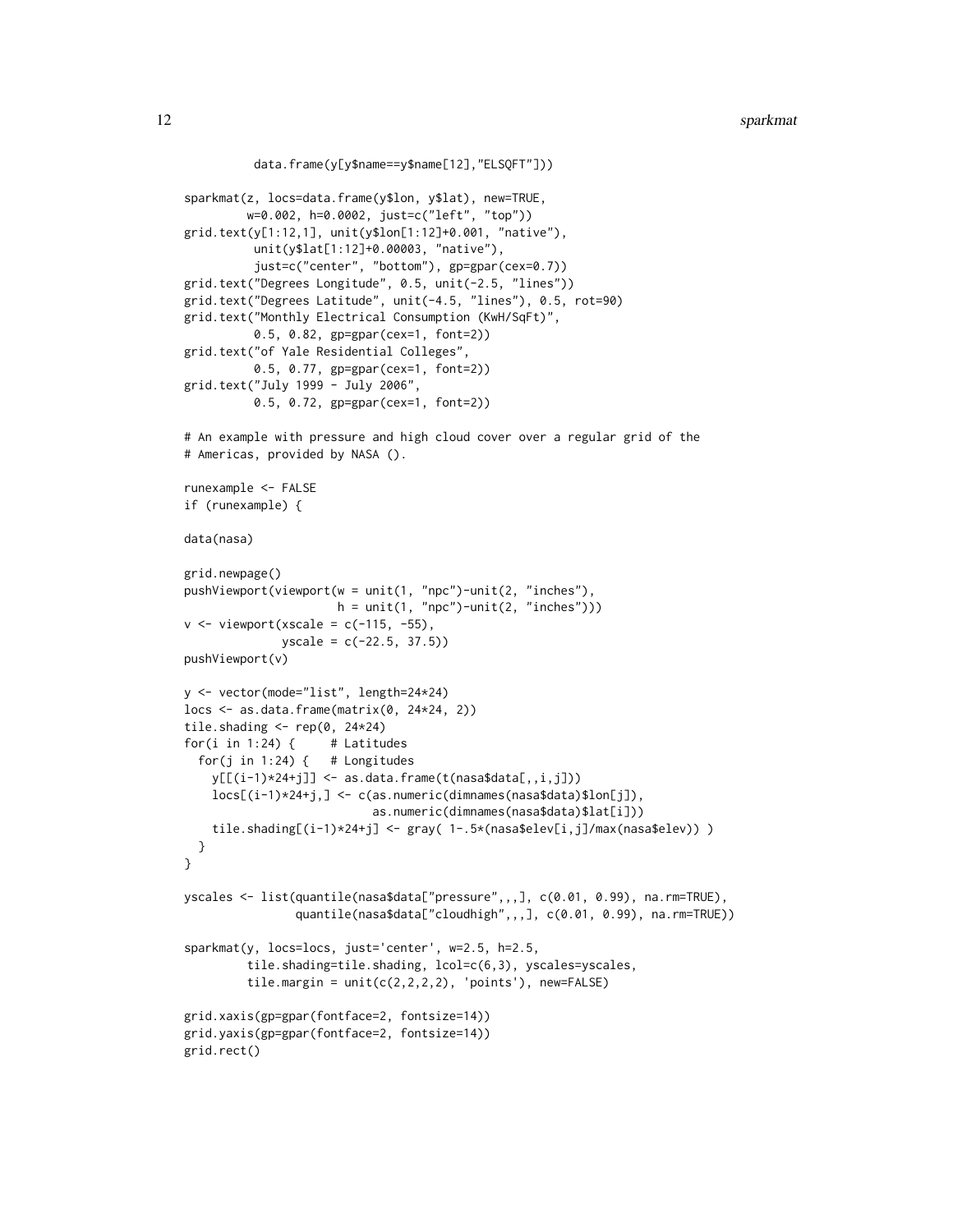```
grid.text("Degrees Latitude", x=unit(-0.75, "inches"), y=0.5, rot=90,
          gp=gpar(fontface=2, fontsize=14))
grid.text("Degrees Longitude", x=0.5, y=unit(-0.75, "inches"), rot=0,
         gp=gpar(fontface=2, fontsize=14))
grid.text("Grayscale shading reflects",
         x=unit(1, "npc")+unit(0.6, "inches"), y=0.5, rot=270,
         gp=gpar(fontface=2, fontsize=14))
grid.text("average elevation above sea level",
         x=unit(1, "npc")+unit(0.3, "inches"), y=0.5, rot=270,
          gp=gpar(fontface=2, fontsize=14))
grid.lines(nasa$coast[,1], nasa$coast[,2], default.units = 'native',
           gp = gpar(col = 'black', lwd = 1))grid.text("Pressure",
         x=0.25, y=unit(1, "npc")+unit(1.25, "lines"),
         gp=gpar(fontface=2, fontsize=14))
grid.rect(x=0.25, y=unit(1, "npc") + unit(0.5, "lines"),
         width=0.4, height=unit(0.05, "inches"), gp=gpar(col=6, fill=6))
grid.text("High Cloud",
         x=0.75, y=unit(1, "npc")+unit(1.25, "lines"),
         gp=gpar(fontface=2, fontsize=14))
grid.rect(x=0.75, y=unit(1, "npc") + unit(0.5, "lines"),
         width=0.4, height=unit(0.05, "inches"), gp=gpar(col=3, fill=3))
}
```

| whatis |
|--------|

*Data frame summary* 

## Description

Summarize the characteristics of variables (columns) in a data frame.

#### Usage

```
whatis(x, var.name.truncate = 20, type.truncate = 14)
```

| <b>X</b>          | a data frame                                                                                                                                                                                             |
|-------------------|----------------------------------------------------------------------------------------------------------------------------------------------------------------------------------------------------------|
| var.name.truncate |                                                                                                                                                                                                          |
|                   | maximum length (in characters) for truncation of variable names. The default is<br>20; anything less than 12 is less than the column label in the resulting data frame<br>and is a waste of information. |
| type.truncate     | maximum length (in characters) for truncation of variable type; 14 is the full<br>width, but 4 works well if space is at a premium.                                                                      |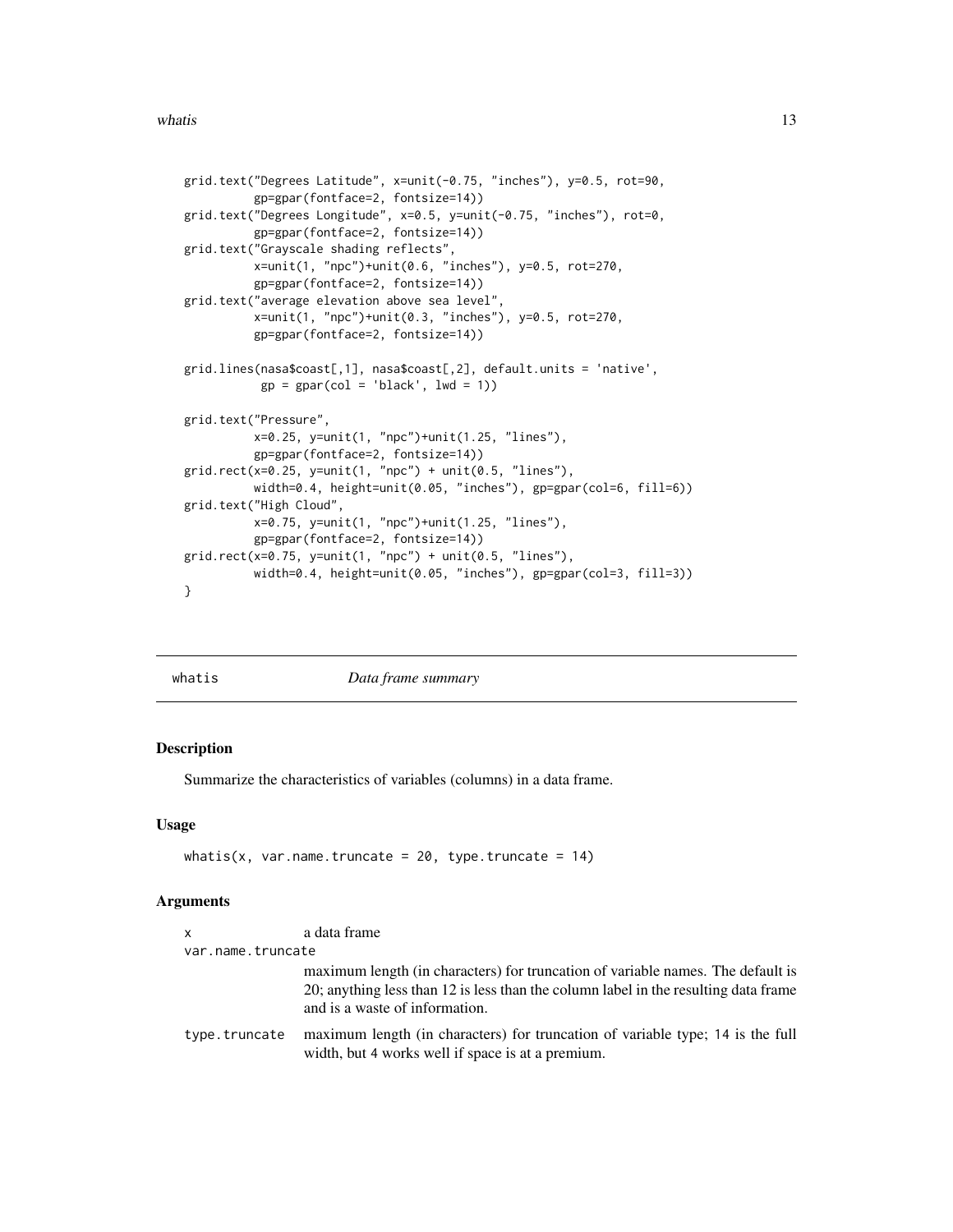#### <span id="page-13-0"></span>Details

The function whatis() provides a basic examination of some characteristics of each variable (column) in a data frame.

#### Value

A list of characteristics describing the variables in the data frame, x. Each component of the list has length(x) values, one for each variable in the data frame x.

- variable.name from the names(x) attribute, possibly truncated to var.name.truncate characters in length.
- type the possibilities include "pure factor", "mixed factor", "ordered factor", "character", and "numeric"; whatis() considers the possibility that a factor or a vector could contain character and/or numeric values. If both character and numeric values are present, and if the variable is a factor, then it is called a mixed factor. If the levels of a factor are purely character or numeric (but not both), it is a pure factor. Non-factors must then be either character or numeric.

missing the number of NAs in the variable.

distinct.values the number of distinct values in the variable, equal to length(table(variable)).

precision the number of decimal places of precision.

min the minumum value (if numeric) or first value (alphabetically) as appropriate.

max the maximum value (if numeric) or the last value (alphabetically) as appropriate.

## Author(s)

John W. Emerson, Walton Green

## References

Special thanks to John Hartigan and the students of 'Statistical Case Studies' of 2004 for their help troubleshooting and developing the function whatis().

## See Also

See also [str](#page-0-0).

#### Examples

```
mydf <- data.frame(a=rnorm(100),
                   b=sample(c("Cat", "Dog"), 100, replace=TRUE),
                   c=sample(c("Apple", "Orange", "8"), 100, replace=TRUE),
                   d=sample(c("Blue", "Red"), 100, replace=TRUE))
mydf$d <- as.character(mydf$d)
whatis(mydf)
data(iris)
whatis(iris)
```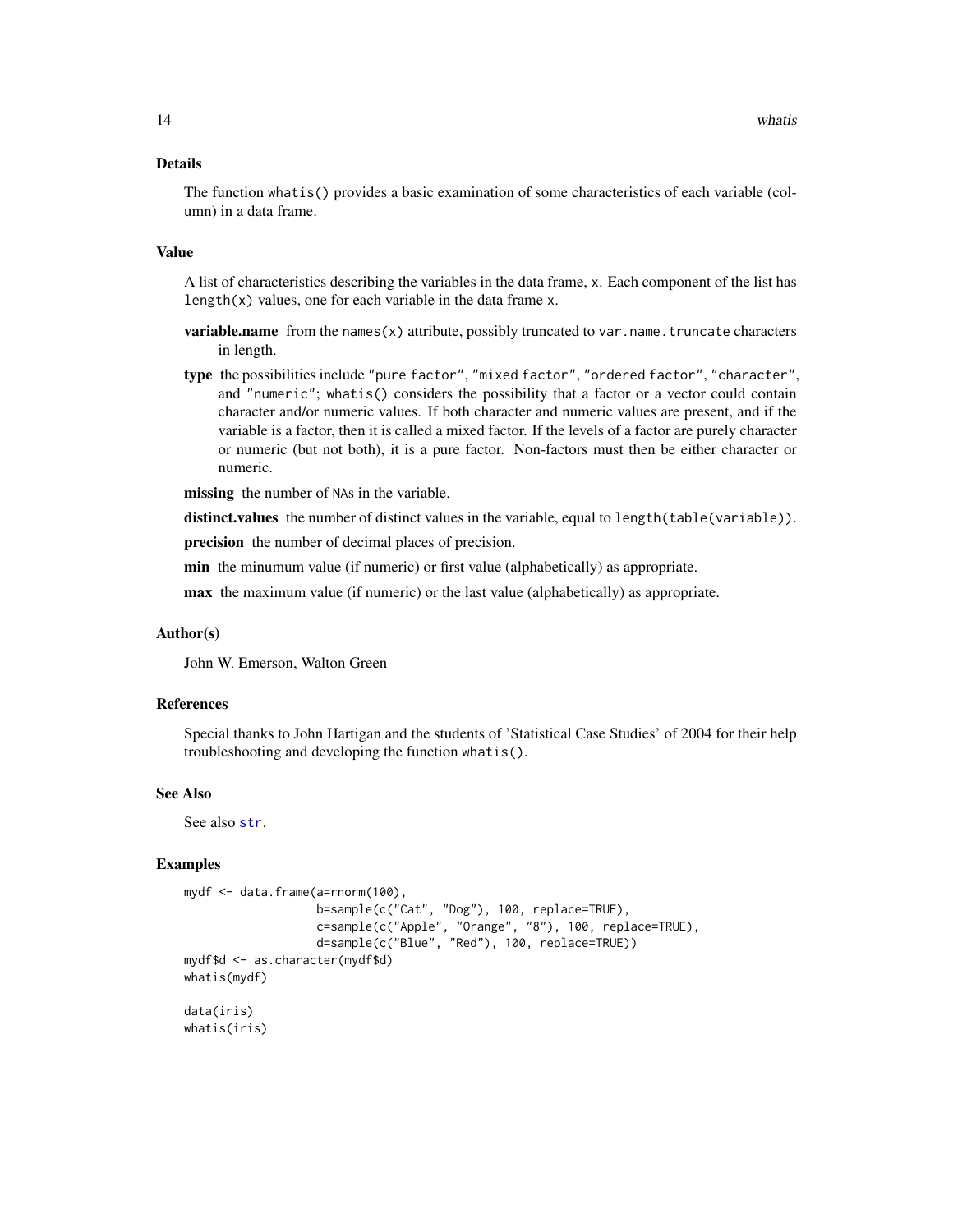<span id="page-14-0"></span>

#### Description

The data set contains monthly energy time series for Yale residential college, from July 1999 through July 2006

#### Usage

data(YaleEnergy)

## Format

A data frame with 1020 observations on the following 18 variables.

- name a factor with levels BERKELEY BRANFORD CALHOUN DAVENPORT EZRA STILES JONATHAN EDWARDS MORSE PIERSON SAYBROOK SILLIMAN TIMOTHY DWIGHT TRUMBULL
- address a factor with levels 189 ELM ST. 205 ELM ST. 241 ELM ST. 242 ELM ST. 248 YORK ST. 261 PARK ST. 302 YORK ST. 345 TEMPLE ST. 505 COLLEGE ST. 70 HIGH ST. 74 HIGH ST.
- gsf gross square footage of the college
- EL electrical consumption in kilowatt hours
- ELSQFT electrical consumption per square foot
- CHW chilled water consumption in tons
- SQFTCHW square feet per ton of chilled water
- STEAM steam consumption in pounds
- STEAMSQFT steam per square foot
- MBTU million British Thermal Units (BTU) from chilled water and steam
- MBTUSQFT million BTUs per square foot
- year year of the record
- month month of the record
- lon degrees longitude of the college
- lat degrees latitude

## Source

John W. Emerson, Yale University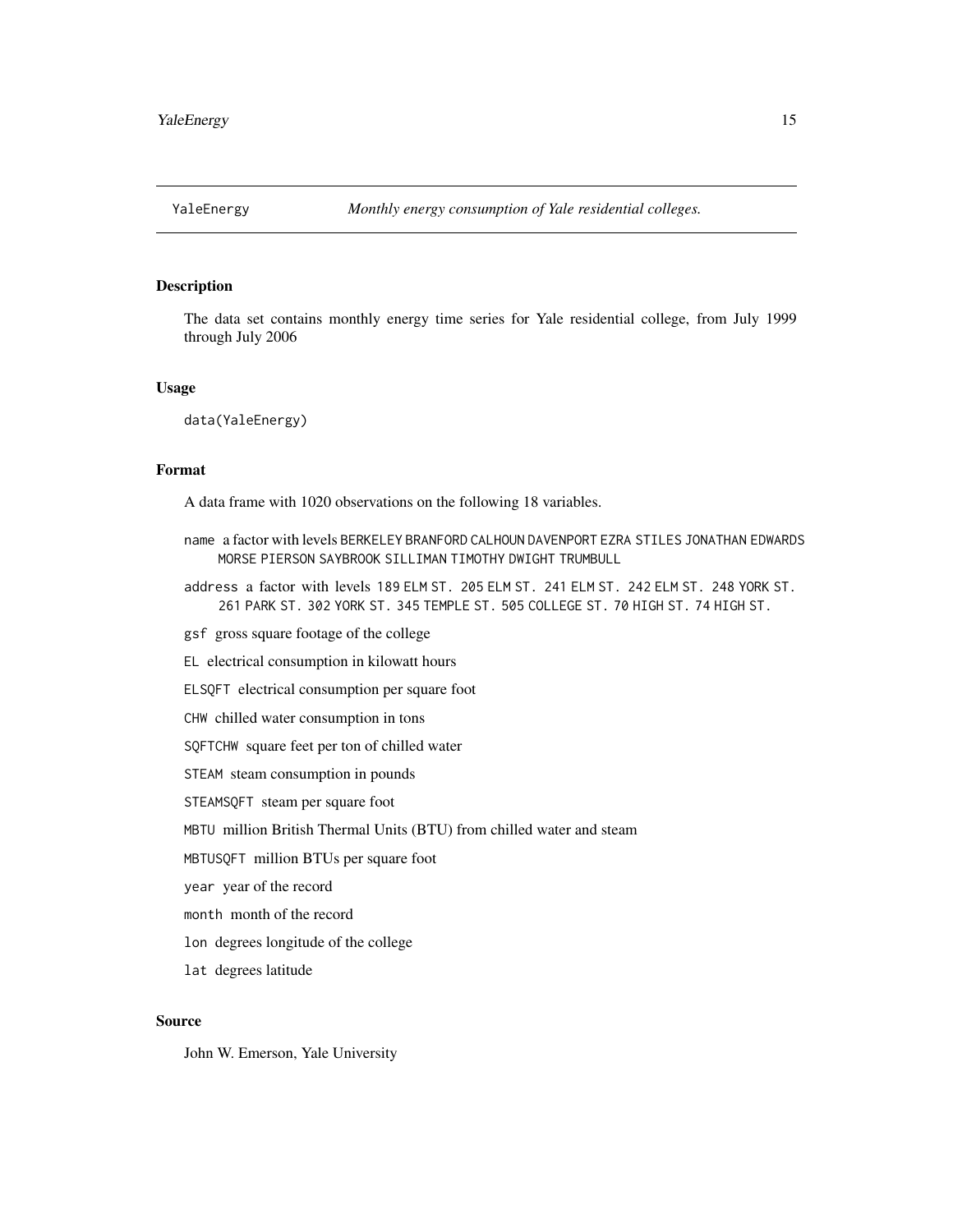## Examples

```
data(YaleEnergy)
whatis(YaleEnergy)
y <- YaleEnergy \qquad # This is just for convenience.
esqft <- list(data.frame(y[y$name==y$name[1],"ELSQFT"]),
              data.frame(y[y$name==y$name[2],"ELSQFT"]),
              data.frame(y[y$name==y$name[3],"ELSQFT"]),
              data.frame(y[y$name==y$name[4],"ELSQFT"]),
              data.frame(y[y$name==y$name[5],"ELSQFT"]),
              data.frame(y[y$name==y$name[6],"ELSQFT"]),
              data.frame(y[y$name==y$name[7],"ELSQFT"]),
              data.frame(y[y$name==y$name[8],"ELSQFT"]),
              data.frame(y[y$name==y$name[9],"ELSQFT"]),
              data.frame(y[y$name==y$name[10],"ELSQFT"]),
              data.frame(y[y$name==y$name[11],"ELSQFT"]),
              data.frame(y[y$name==y$name[12],"ELSQFT"]))
# The sparkmat() command does most of the work:
sparkmat(esqft, locs=data.frame(y$lon, y$lat), new=TRUE,
        w=0.002, h=0.0002, just=c("left", "top"))
# We'll add some text for a nice finished product:
grid.text(y[1:12,1], unit(y$lon[1:12]+0.001, "native"),
          unit(y$lat[1:12]+0.00003, "native"),
          just=c("center", "bottom"), gp=gpar(cex=0.7))
grid.text("Degrees Longitude", 0.5, unit(-2.5, "lines"))
grid.text("Degrees Latitude", unit(-4.5, "lines"), 0.5, rot=90)
grid.text("Monthly Electrical Consumption (KwH/SqFt) of Yale Colleges",
          0.5, 0.8, gp=gpar(cex=1, font=2))
grid.text("July 1999 - July 2006",
          0.5, 0.74, gp=gpar(cex=1, font=2))
```
YaleToolkit *Data exploration tools from the Department of Statistics at Yale University*

#### Description

This collection of data exploration tools was developed at Yale University for the graphical exploration of complex multivariate data. The main functions provided are barcode(), gpairs(), whatis(), and sparkmat(), although barcode() and gpairs() are now provided by packages of the same names, respectively.

### Details

The package also includes several data sets. For more information, please see the help files for nasa and YaleEnergy. Please get in touch with us if you note any problems.

<span id="page-15-0"></span>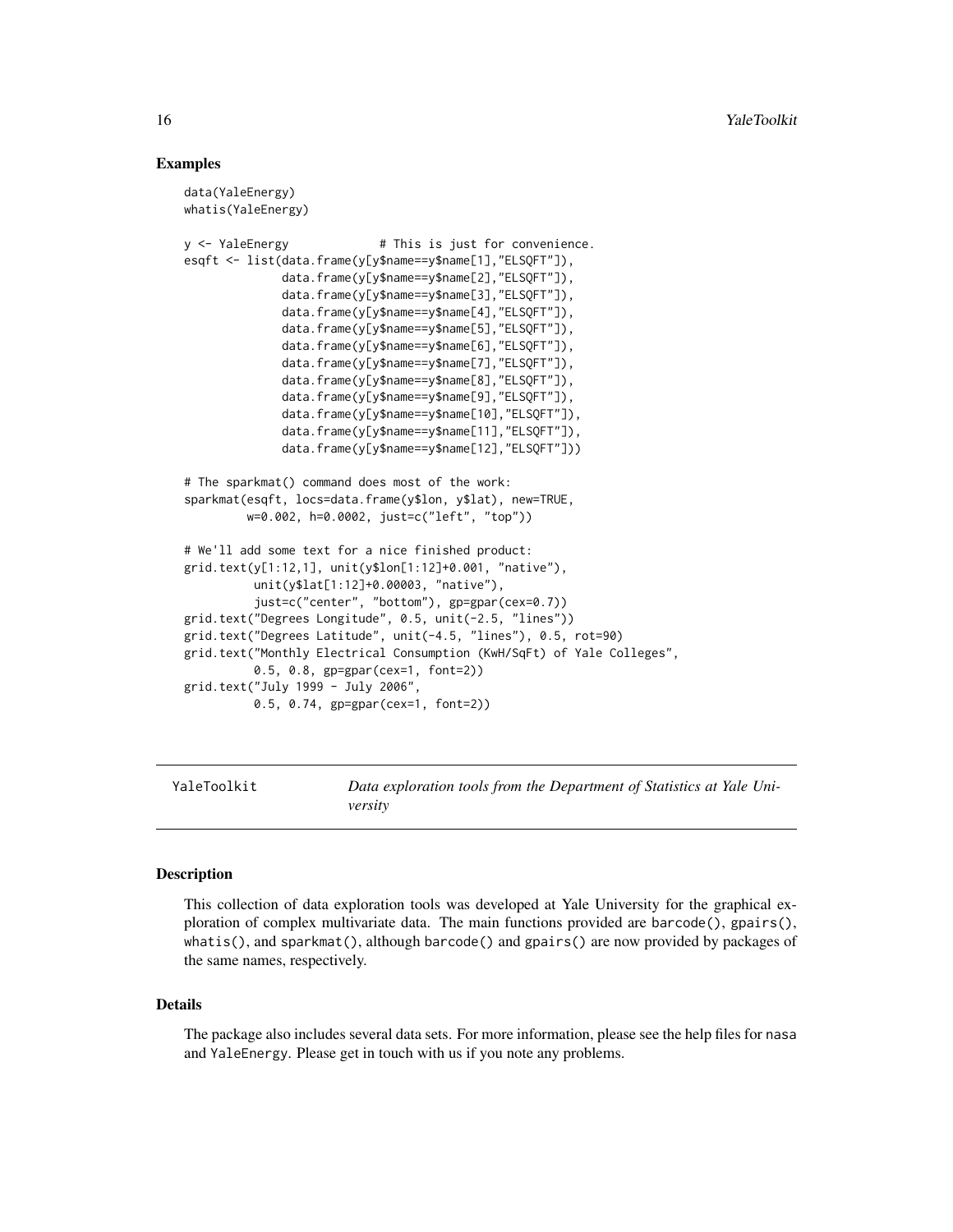## YaleToolkit 17

## Author(s)

John W. Emerson, Walton Green

## References

- Chambers, J.M., Cleveland, W.S., Kleiner, B., and Tukey, P.A. (1983), *Graphical Methods for Data Analysis*, Belmont, CA: Wadsworth.
- Friendly, M. (2002) 'Corrgrams: Exploratory displays for correlation matrices' American Statistician 56(4), 316–324.
- Tufte, Edward R. (2006) *Beautiful Evidence* The Graphics Press, Cheshire, Connecticut. See <https://www.edwardtufte.com> for this and other references.